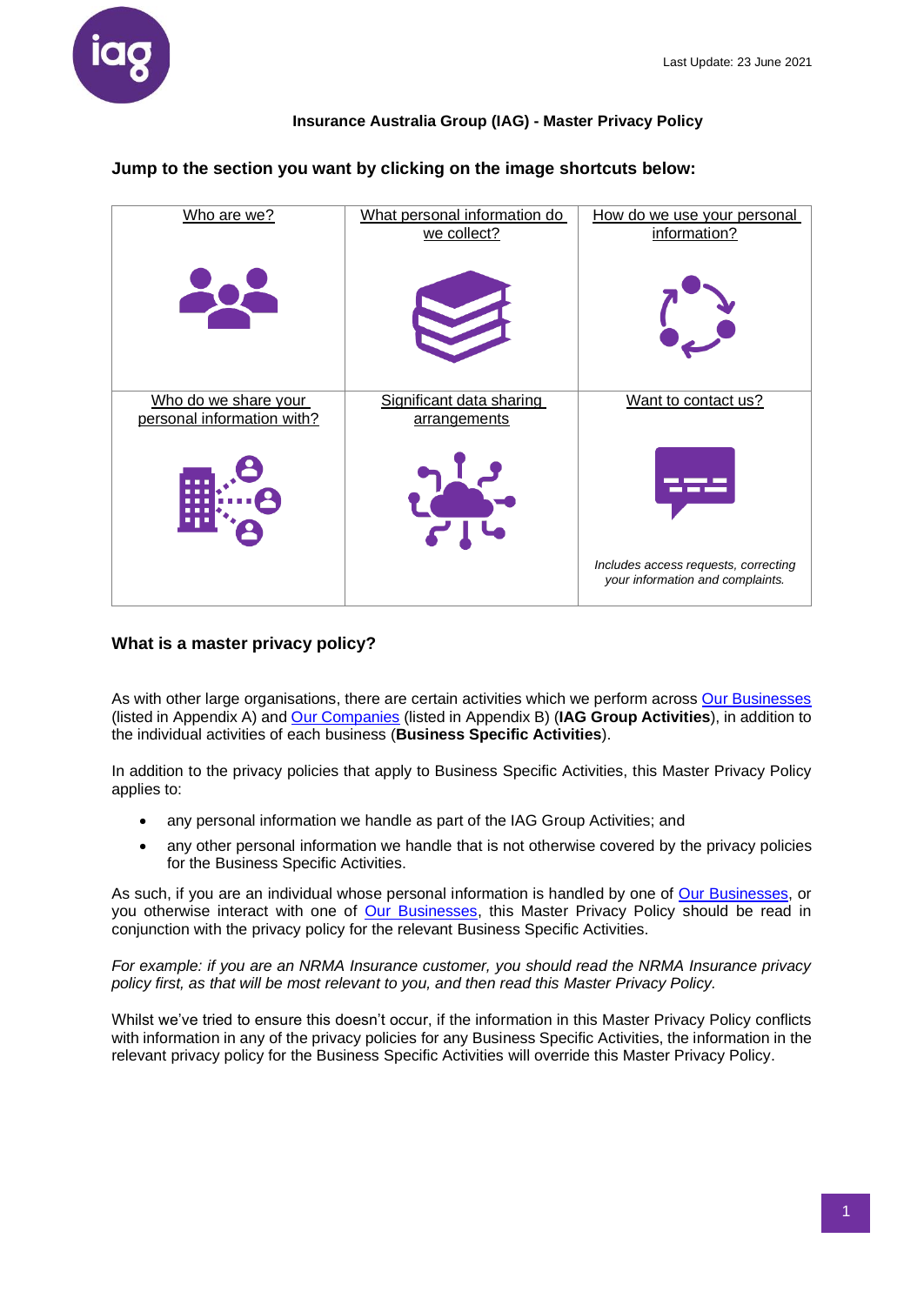

### **Will this policy change?**

We may change this Master Privacy Policy from time to time. Any changes to this Master Privacy Policy will be published on our website at www.iag.com.au. Therefore, please periodically check our website for any changes. You may also obtain a copy of the current version of this Master Privacy Policy by contacting us.

By continuing to hold one of our insurance products, use one of our other products or services (including websites and applications), interact with us or otherwise provide us with your personal information, you agree to us collecting, holding, using, disclosing and otherwise handling your personal information as set out in the current version of this Master Privacy Policy.

If you do not agree with any changes to this Master Privacy Policy, we may not be able to continue providing our products or services to you.

# **PART ONE: WHO ARE WE?**

Insurance Australia Group Limited is the largest general insurance company in Australia and New Zealand. [Our Businesses](#page-10-0) sell insurance under many leading brands as well many other non-insurance products and services.

In this document, the terms "**IAG**", "**we**", "**our**" and "**us**" refers to Insurance Australia Group Limited ABN 60 090 739 923 and its related bodies corporate, including those outlined in [Appendix B.](#page-11-0)

Any reference to the 'IMA Privacy Charter' or to the 'IMA Privacy Policy' (for example, in an RACV Insurance PDS) is a reference to this Master Privacy Policy.

### **Our Group's position on privacy**

We value the privacy of your personal information and acknowledge the importance of protecting your personal information. This Master Privacy Policy outlines how we handle your personal information.

If the ownership or control of all or part of our business changes, we may transfer and disclose your personal information to the new owner.

This Master Privacy Policy does not apply to your use of any third-party websites. You should check the privacy policies of any third-party websites for information on how your personal information will be handled.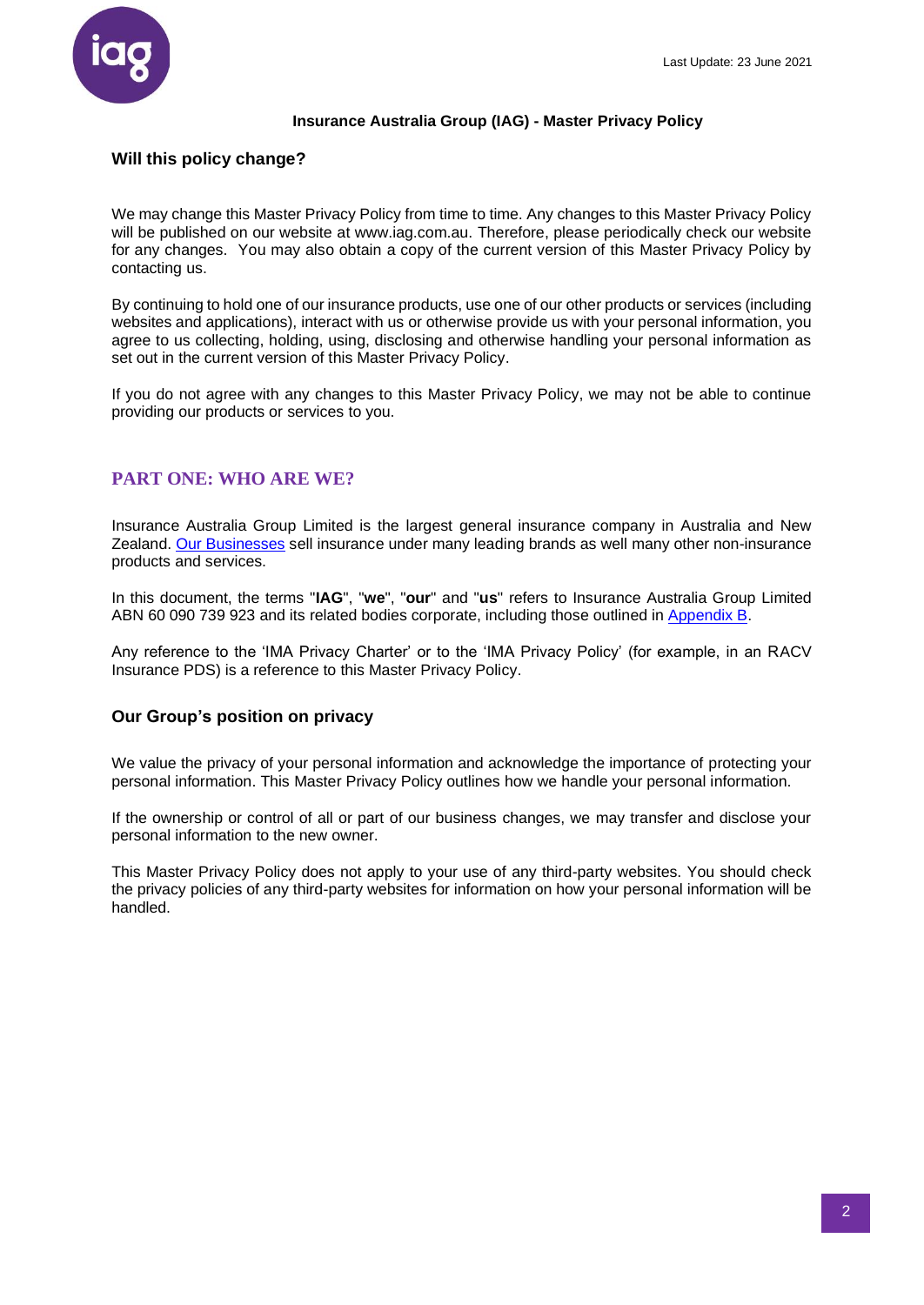

# **PART TWO: WHAT PERSONAL INFORMATION DO WE COLLECT?**

## **Can I be anonymous?**

You do not have to provide us with your personal information.

However, if you don't it may affect our ability to assist you or provide you with a product or service you would like. If you want to deal with us while not identifying yourself (for example, anonymously or by using a pseudonym) we will let you where it is practical for us to do so (for example, where you make a general enquiry of us).

Please tell us if you wish to do this and we will indicate whether it is practical and reasonable to do so, taking into account the nature of the transaction.

## **What personal information do we collect and hold?**

The personal information we collect and hold about you and other individuals (such as your spouse, partner or children) may include:

- general information about you, such as:
	- $\circ$  identity information (name, date of birth, gender);
	- o contact details (address, phone or email);
	- $\circ$  information relevant to your employment with, or provision of services to or for, IAG;
	- o information relevant to your shareholding in IAG;
	- o financial details (credit card number or bank account details (for example, if you are paying for a product or service in this way), transaction history, credit reports); and
	- o government identifiers (driver licence number);
- information relevant to providing the products or services we offer, such as:
	- o for insurance products and services that you hold or have held:
		- $\blacksquare$ information about assets you have insured;
		- information collected as part of an insurance event (such as a claim),  $\blacksquare$ information from any interaction that you may have had with us (including complaints); and
		- information necessary for underwriting the policy (such as your claims history or your driving history) and/or validating the disclosures made as part of an insurance claim; and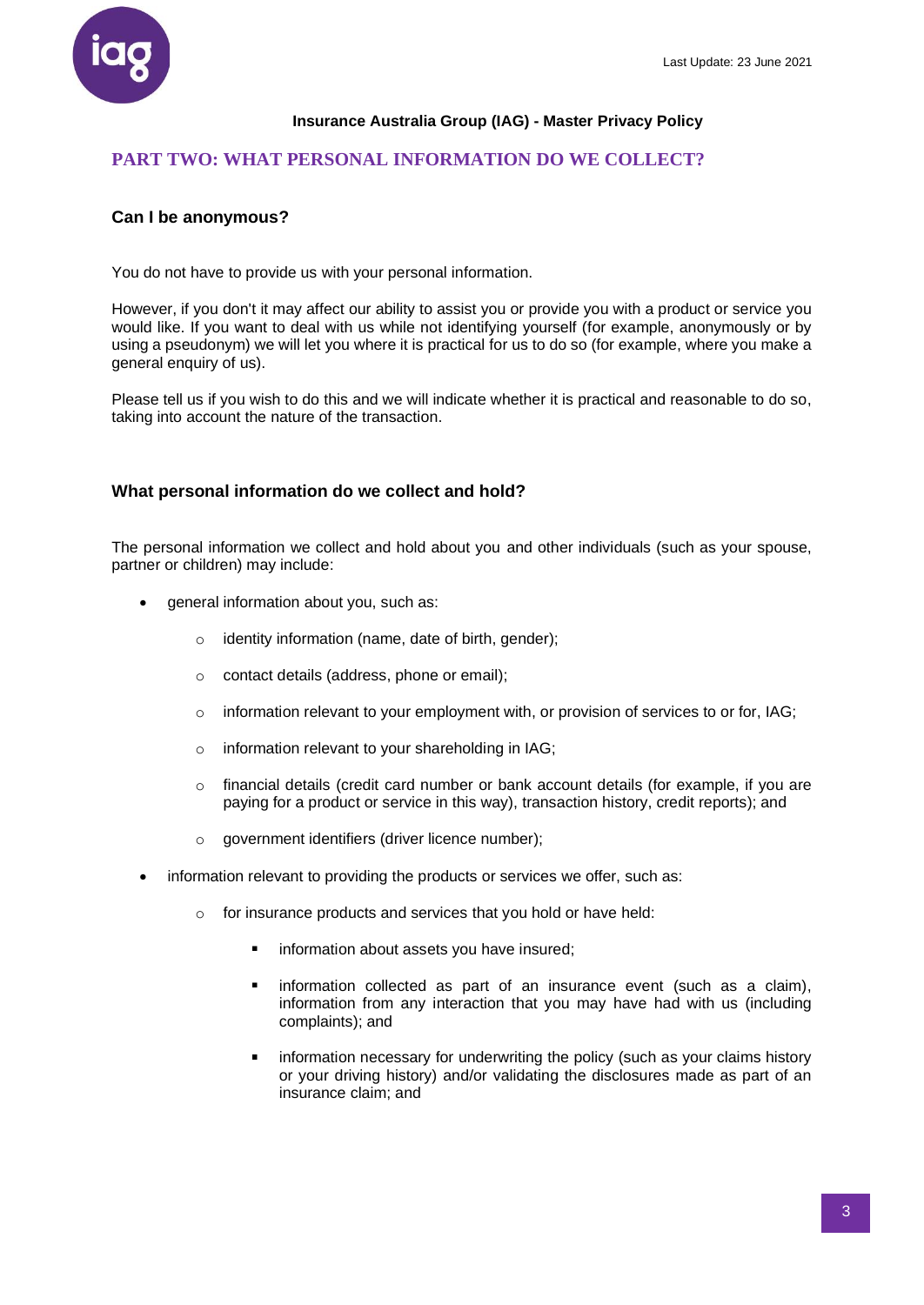

 $\circ$  for all products and services generally, other personal information relating to providing the product or service to you, including how you use our products and services (for example, how you interact with us).

We may also collect sensitive information with your consent or where the law otherwise allows us to, such as:

- your health information (for example, where health is relevant to underwriting an insurance policy or dealing with, managing, or processing a personal injury claim);
- your criminal record (for example, where this information is relevant to underwriting an insurance policy or processing a claim); and
- your racial or ethnic origin(for example, where this information is relevant for our internal human resources regulatory reporting).

## **How do we collect your personal information?**

We will collect your personal information directly from you when you interact with us, including via telephone, our websites and online applications, hardcopy forms or email. This information may include how you access, use, and interact with our websites collected via cookies and other similar technologies.

However, there may be occasions where we collect your personal information from someone else or from other entities and sources. This may include collecting your personal information from the entities or sources that are described in **Part 4** below.

If we seek to collect personal information from you about someone else (for example, a co-insured or a family member), you must not provide us with information about that person unless they have consented to it or you are required under law to provide us with their personal information. You must also let them know about this Master Privacy Policy, as well as any other privacy policy of the relevant Business Specific Activities and where to find them on our website(s) (as specified in [Appendix A\)](#page-10-0).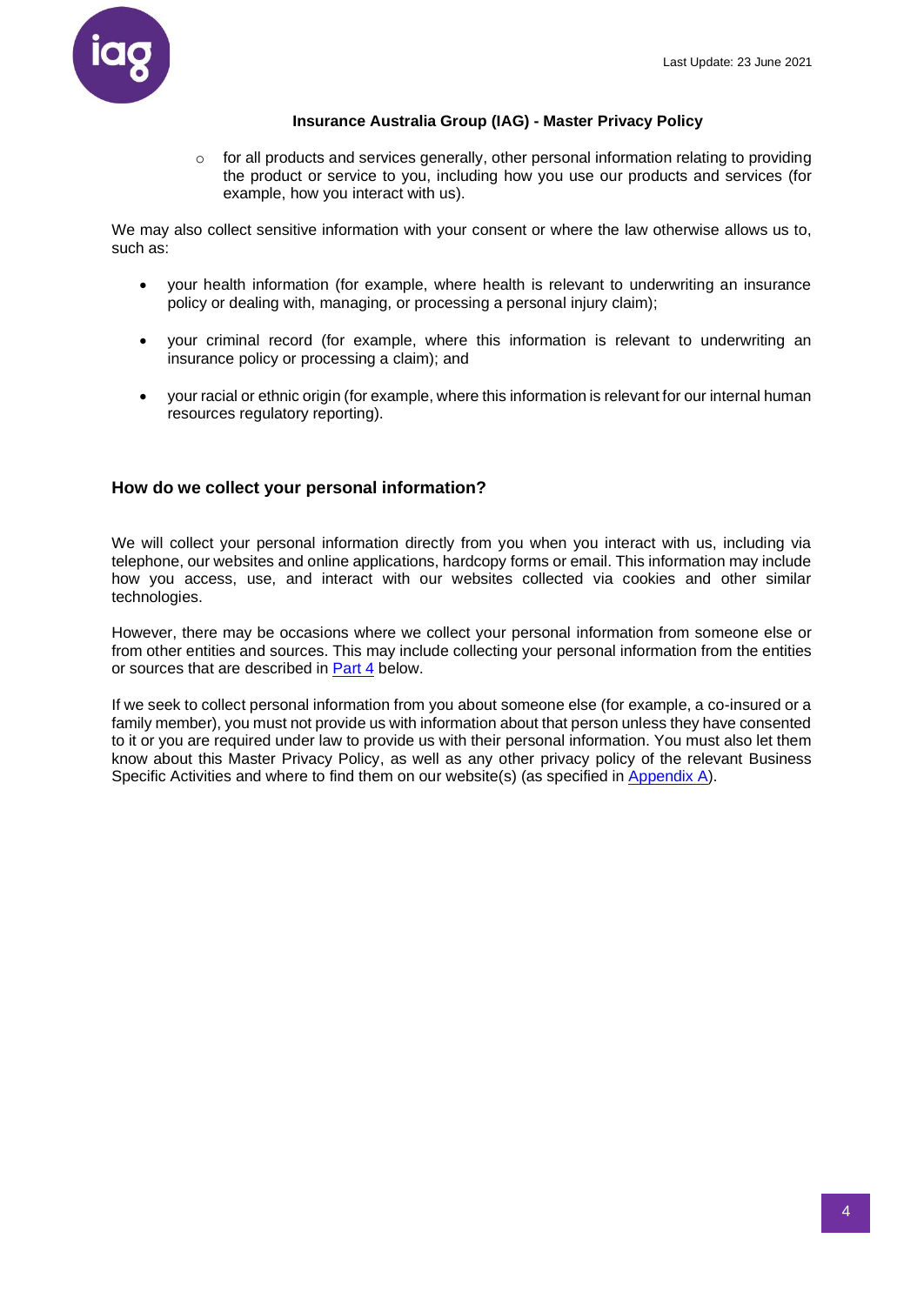

# <span id="page-4-0"></span>**PART THREE: HOW DO WE USE YOUR PERSONAL INFORMATION?**

Generally, we only collect, hold, use and disclose your personal information for the primary purposes for which it was provided to us. These purposes include the following:

- Providing our products and services to you, and managing our relationship with you, including:
	- o for insurance products and services:
		- providing you with a quote or considering your application;
		- $\blacksquare$ pricing and underwriting a policy (for example, deciding whether or not to insure you and the terms, including offering any excesses and discounts);
		- issuing, renewing or amending the terms of a product or service (for example, an insurance policy);
		- managing, processing or assessing claims made, including recovering money paid to you or debts that you may have incurred;
	- o managing your account, dealing with enquiries, responding to complaints and processing payments you have authorised;
	- o reviewing and conducting analytics on your personal information to improve our products and services and to personalise your experience (for example, promoting features of our website relevant to the products you hold with us);
	- o maintaining and improving our products and services; and
	- o auditing, quality assurance and training.

If you are an individual who interacts with one of [Our Businesses](#page-10-0) (for example, one of our insurance customers), you should refer to the privacy policy for the relevant Business Specific Activities which describes how we collect, hold, use and disclose your personal information in respect of those Business Specific Activities.

- Communicating details about our products and services to you, including:
	- o contacting you to respond to your enquiries or complaints;
	- o contacting you if we need to provide you with an important update regarding our products and services (for example, if there is major disruption to our service);
	- providing you with assistance you may request of us or that we are otherwise reasonably expected to provide to you; and
	- $\circ$  informing you about other products or services that we think may be of interest to you if you do not opt-out to receive such information.
- Managing our workforce (including our employees, contractors, consultants, third party service providers), including:
	- managing and handling your recruitment or onboarding and any related activities (for example, the collection of your resume, any relevant health information and carrying out criminal and other background checks on you);
	- o managing your working relationship with us (for example, the management of your remuneration and performance, or the management of your contracted service provision arrangement); and
	- managing our workforce related commitments (for example, we may disclose your information in order to meet our obligations in relation to remuneration, superannuation, tax obligations, fit and proper assessment(s), background and identity checks, shareholding and other relevant matters).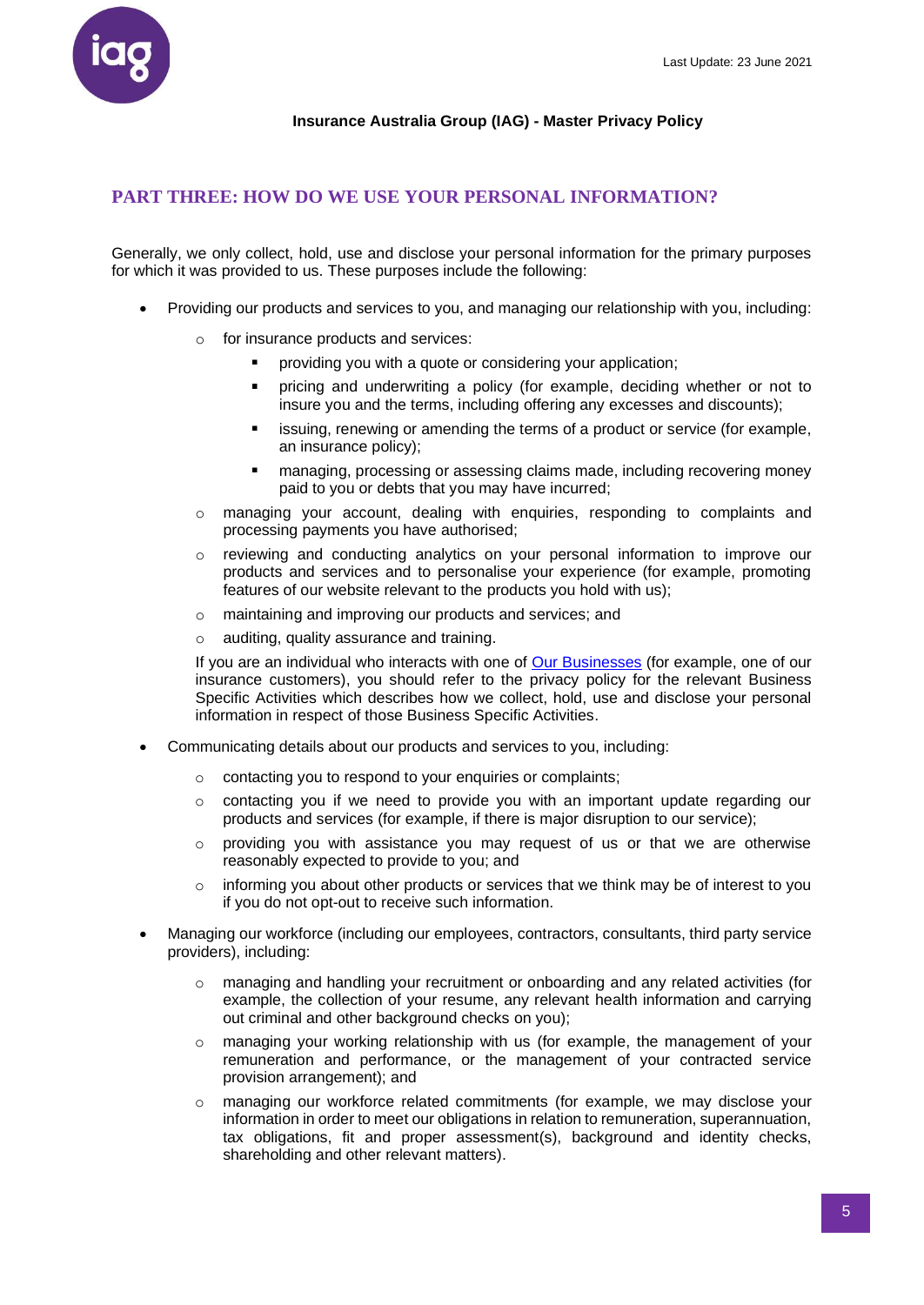

- Managing the affairs of [Our Businesses](#page-10-0) and [Our Companies,](#page-11-0) including:
	- o managing investor and shareholder relations;
	- $\circ$  facilitating our business operations (for example, for managing our IT infrastructure including system access, databases, websites and for statistical and maintenance purposes);
	- o managing matters relating to corporate affairs and media relations;
	- $\circ$  engaging with entities such as our suppliers, service providers, vendors, professional advisors and other third parties that provide services to us;
	- $\circ$  managing our interactions with regulators, external auditors and law enforcement agencies and government or statutory bodies;
	- o complying with legislation, regulation and industry codes that are applicable to our Group and assist government and law enforcement agencies and regulators, including:
		- $\blacksquare$ anti-money laundering, sanctions, and anti-slavery requirements; and
		- $\blacksquare$ identifying instances of criminal activity (for example, fraud and identity theft); and
	- o managing the health and safety of our offices and premises (for example, for purposes related to the COVID-19 pandemic).

We may also collect, hold, use and disclose your personal information for another purpose where:

- you have consented; or
- you would reasonably expect us to do so, because it is related to the purpose for which it was provided to us; or
- the law otherwise allows or requires us to do so.

In order to carry out the purposes listed above, we may also link, associate, combine and match your personal information with information that we have collected or generated from [Our Companies](#page-11-0) and with data from other sources. This may include data we acquire from external third parties or from government agencies.

See [Part Four](#page-6-0) and [Part Five](#page-7-0) below for more information about who your personal information may be collected from, disclosed to or otherwise shared with.

### **Do we treat sensitive information differently?**

Where we collect sensitive information, generally we only collect, hold, use and disclose it for the primary purposes for which it was provided to us – including the same purposes specified above. We will only collect, hold, use and disclose your sensitive information for another purpose where:

- you have consented; or
- you would reasonably expect us to do so, because it is directly related to the purpose for which it was provided to us; or
- the law otherwise allows or requires us to do so.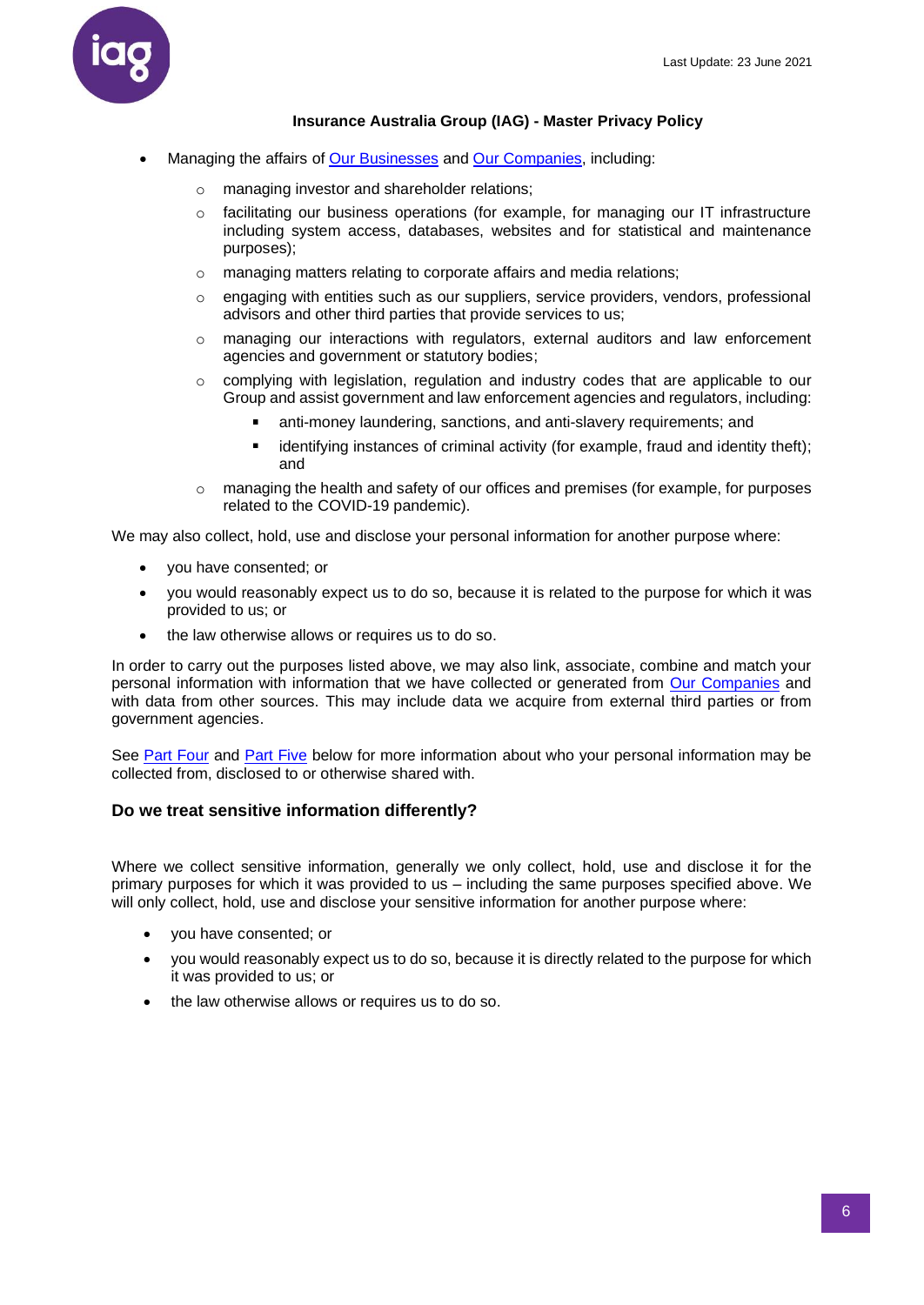

#### <span id="page-6-0"></span>**PART FOUR: WHO DO WE SHARE YOUR PERSONAL INFORMATION WITH?**

In order to carry out our functions and activities, including to facilitate our business operations or to provide you with a product or service (see [Part Three](#page-4-0) above for more information), we may need to share your personal information.

Sharing your personal information may include collecting your personal information from, transferring your personal information to, or otherwise making your personal information visible or accessible to, one or more of the following parties and sources:

- [Our Companies](#page-11-0) and their agents or distributors (for example, someone who offers you one of our products or services on our behalf);
- our third-party service providers (for example, investigators, recovery agents, lawyers, accountants, professional advisors and consultants, re-insurers, assessors, repairers, suppliers, mailing houses, analytics service providers, marketing agencies, market researchers, physical and electronic storage providers, payment service providers, experts and IT service providers and agents or subcontractors of any of those providers); and
- other external parties, including:
	- $\circ$  our business partners including agents, brokers, referrers, authorised representatives and distributors (for example, Royal Automobile Club of Victoria (**RACV**));
	- $\circ$  organisations that assist us with claims management, claims investigations, loss assessments, risk underwriting, identifying illegal activities, and fraud detection / prevention;
	- $\circ$  a credit provider with an interest in your insured property (for example, a financial institution or a private lender);
	- $\circ$  other insurers (for example, to recover monies on a claim you have made);
	- $\circ$  witnesses, passengers, other drivers or another party involved in a claim (for example, to obtain information relevant to our assessment of your claim or to recover monies on a claim you have made);
	- o publicly available sources (for example, phonebooks, public websites, registries or social media);
	- o auditors (for example, our external auditors if required by the Australian Taxation Office);
	- $\circ$  your family members, friends, brokers or legal representatives (for example, if they contact us with your authority);
	- $\circ$  a joint insured on your insurance policy, person listed on an insurance policy (for example, a nominated driver) or anyone else who has your authority;
	- $\circ$  statutory authorities or government departments and agencies (for example, ASIC, OAIC or APRA);
	- $\circ$  medical practitioners or other professional experts (for example, if your insurance claim involves personal injury); and
	- complaint and dispute resolution bodies, such as the Australian Financial Complaints Authority (**AFCA**) (for example, if they contact us about a complaint you make with them).

If the ownership or control of any of Our Businesses (listed in [Appendix A\)](#page-10-0) or Our Companies (listed in [Appendix B\)](#page-11-0) changes, we may transfer and disclose your personal information to the new owner.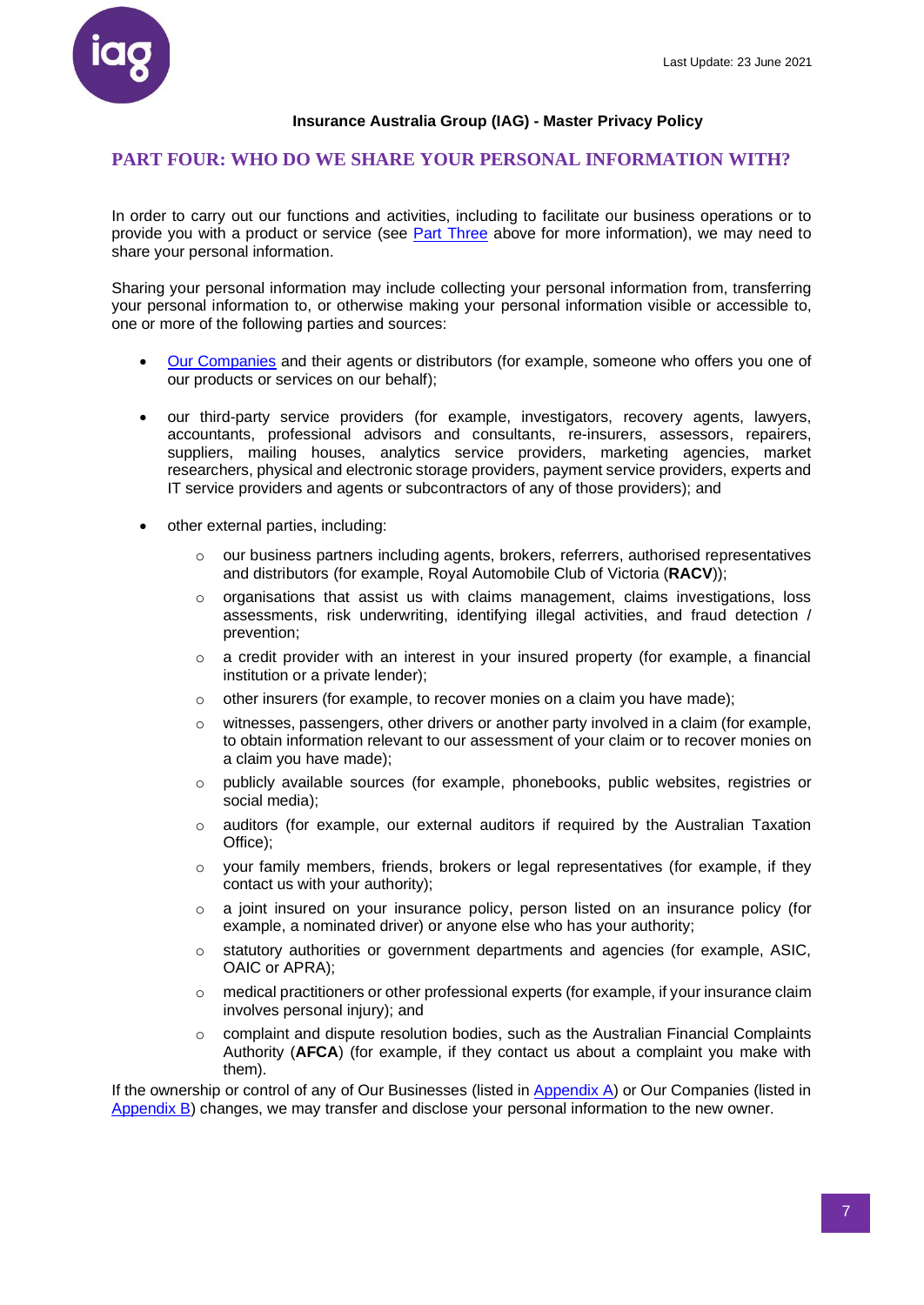#### **Do we share personal information with overseas recipients?**

We may share your personal information with recipients who are located outside of the country in which you reside. If we do this, we do all we can to ensure there are arrangements in place to protect your personal information, or otherwise obtain your consent before doing so.

These overseas recipients are likely to be located in Australia, Brazil, Fiji, France, Germany, India, Israel, Japan, Malaysia, Netherlands, New Zealand, the Philippines, Republic of Ireland, Slovakia, South Africa, Singapore, the United Kingdom, the United States of America. These countries are in addition to countries listed in any relevant privacy policies for Business Specific Activities (see Our [Businesses\)](#page-10-0).

# <span id="page-7-0"></span>**PART FIVE: SIGNIFICANT DATA SHARING ARRANGEMENTS**

We think that it's important to disclose certain significant data sharing arrangements that exist across IAG.

| <b>Arrangement</b>                                                                                                               | What is it?                                                                                                                                                                                                                                                                                                                                                                                                               | Why do we do it?                                                                                                                                                                                                                                                                                                                                                                                                                                                                                                                     |
|----------------------------------------------------------------------------------------------------------------------------------|---------------------------------------------------------------------------------------------------------------------------------------------------------------------------------------------------------------------------------------------------------------------------------------------------------------------------------------------------------------------------------------------------------------------------|--------------------------------------------------------------------------------------------------------------------------------------------------------------------------------------------------------------------------------------------------------------------------------------------------------------------------------------------------------------------------------------------------------------------------------------------------------------------------------------------------------------------------------------|
| Insurance<br>Reference<br>Services (IRS)                                                                                         | IRS is a member-based organisation<br>supporting Australian general insurance<br>company members.                                                                                                                                                                                                                                                                                                                         | Our engagement with the IRS may include sharing your<br>personal information, including your policy information<br>and claims history, with the IRS and, through the IRS,<br>other insurers for underwriting purposes, including<br>whether to offer you insurance and at what premium, to<br>assist us and other insurers with fraud detection and<br>prevention and any other purpose as listed in Part Three<br>above.                                                                                                            |
| <b>Insurance Fraud</b><br>Bureau of<br>Australia (IFBA)                                                                          | IFBA is a working element of the Insurance<br>Council of Australia (ICA), established to<br>undertake information collection, sharing<br>and analysis of insurance fraud information<br>that facilitates action against insurance<br>fraud, informs community decision making<br>and law enforcement investigations activity<br>in order to reduce the incidence and impact<br>of insurance fraud on honest policyholders | Our engagement with IFBA may include sharing your<br>personal<br>information,<br>including<br>personal<br>your<br>information and claims history, with IFBA and, through<br>the IFBA, other insurers, for the purposes of assisting<br>us and other insurers with fraud detection and<br>prevention and any other purpose as listed in <b>Part Three</b><br>above.                                                                                                                                                                   |
| <b>Business</b><br>Partners<br>including<br>Agents, Brokers,<br>Referrers.<br>Authorised<br>Representatives,<br>and Distributors | Our business partners include any entity<br>that offers you one of our products or<br>services on our behalf or refers you to us.<br>Our business partners include financial<br>institutions, credit unions and other third<br>parties that may refer you to us to obtain<br>our products or services or where we may<br>provide a product or service under the<br>relevant business partner's brand.                     | While the exact relationship may vary between each<br>business partner, we will generally share your personal<br>information with these entities in order to sell or arrange<br>the relevant product or service, to maintain and<br>administer that product or service, to resolve any<br>complaints and disputes, to generate business<br>reporting, to pay any relevant commission, to assist<br>those entities with complying with legal or regulatory<br>obligations and for any other purpose as listed in Part<br>Three above. |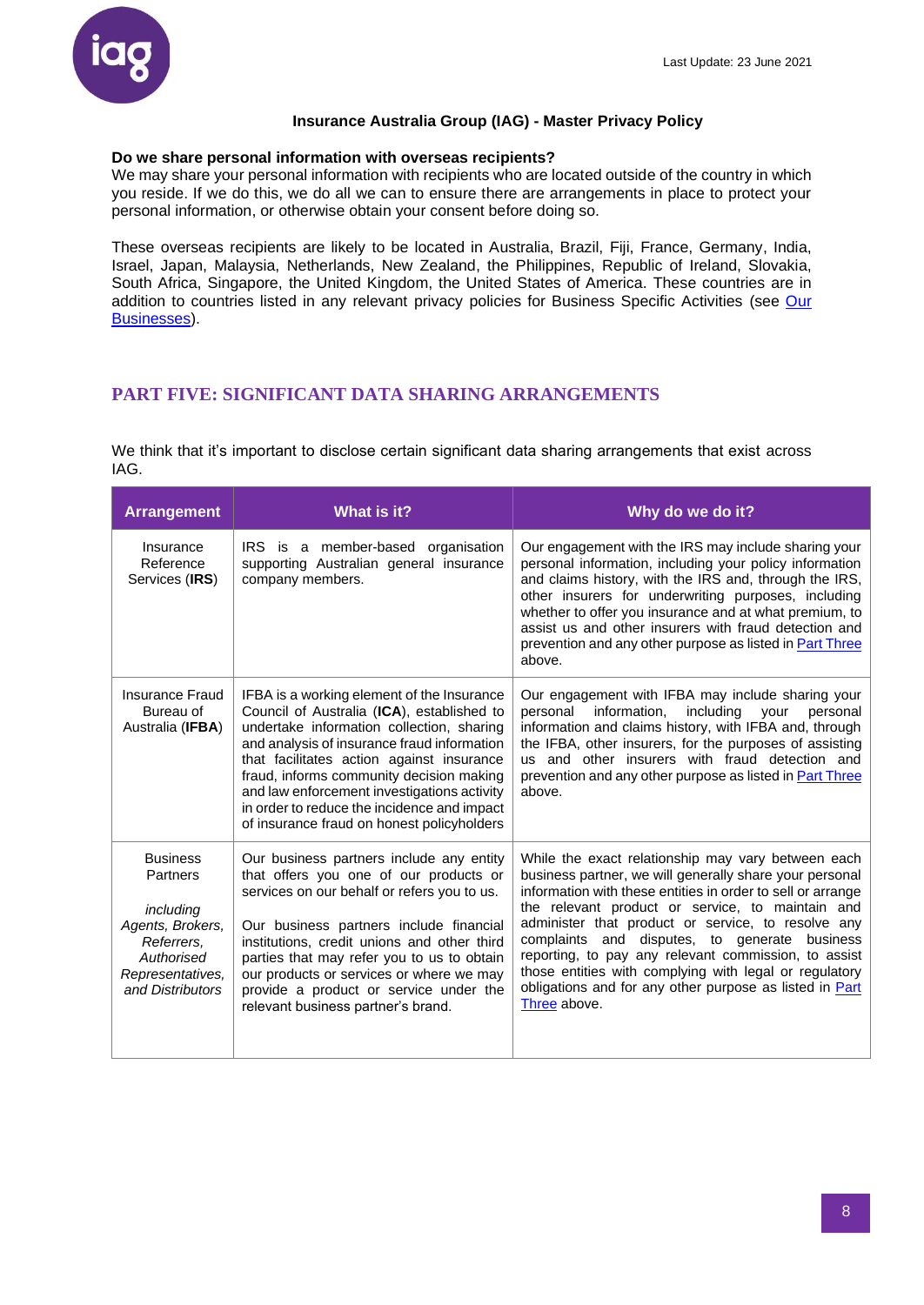

# **PART SIX: WANT TO CONTACT US?**

#### **Our contact details**

| Australia                      | <b>Customer Relations</b><br>Insurance Australia Limited |  |
|--------------------------------|----------------------------------------------------------|--|
| (Customer Relations)           | Reply Paid 89824,                                        |  |
|                                | Sydney, NSW 2001                                         |  |
|                                |                                                          |  |
|                                | Phone: 1800 045 517                                      |  |
|                                |                                                          |  |
|                                | Email: customer.relations@iag.com.au                     |  |
|                                |                                                          |  |
|                                | Online: https://www.iag.com.au/contact-us                |  |
| Australia                      | Phone: +61 (0)2 9292 9448                                |  |
|                                |                                                          |  |
| (Investor Relations)           | Email: investor.relations@iag.com.au                     |  |
|                                |                                                          |  |
|                                | Online: https://www.iag.com.au/contact-us                |  |
|                                |                                                          |  |
| New Zealand                    | Online: https://www.iag.co.nz/contact-us.html            |  |
|                                | 3 Temasek Avenue                                         |  |
| Singapore                      | <b>Centennial Tower</b>                                  |  |
|                                | <b>Level 18-01</b>                                       |  |
|                                | Singapore 039190                                         |  |
|                                |                                                          |  |
|                                | Phone: +65 6499 9125                                     |  |
|                                |                                                          |  |
|                                | Online: https://www.iag.com.au/contact-us                |  |
| <b>Employees and Workforce</b> | If you are internal to our organisation, please contact  |  |
|                                | us via People Connect or your people leader.             |  |
| Including candidates.          |                                                          |  |
|                                | Otherwise, you may contact us via:                       |  |
|                                |                                                          |  |
|                                | Phone: +61 (0)2 9082 4455                                |  |
|                                | Email: peopleconnect@iag.com.au                          |  |
|                                |                                                          |  |

## **Access to and correction of your personal information**

You can request access or correction of your personal information that we hold by contacting us.

We may ask you to complete a personal information access request form to help us process your request quickly and help us gather information necessary to verify your identity.

There is no charge for requesting access to your personal information, but we may charge you a reasonable amount to cover matters such as retrieving, copying and sending out information.

We will respond to your requests to access or correct your personal information in a reasonable time.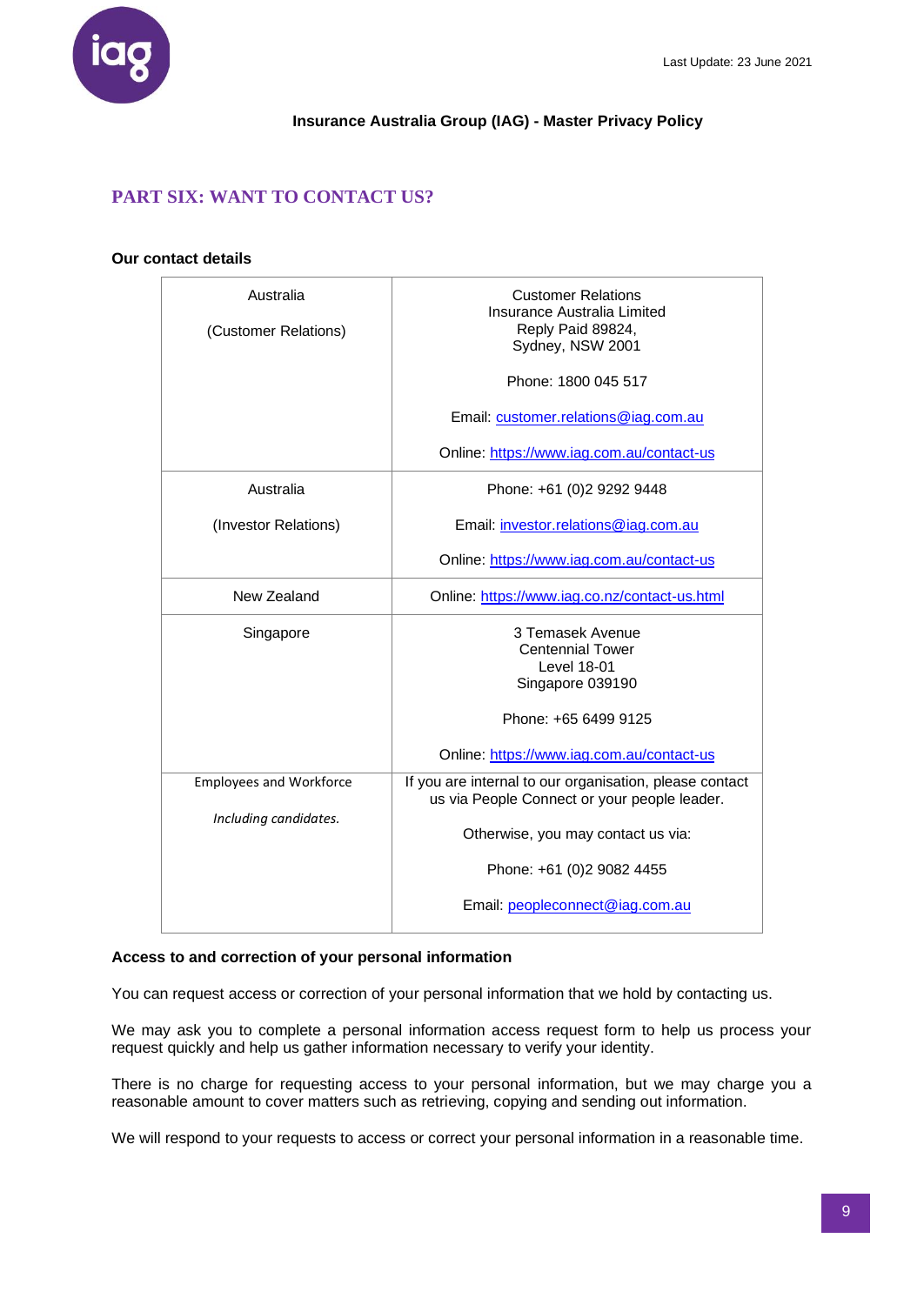

There are some circumstances in which we are not required to give you access to your personal information. We'll let you know if we are unable to give you access if it is practical and reasonable to do so.

If we do not think that the personal information that we hold about you needs correcting, we'll write to let you know why. You can request that we include a statement to associate with your personal information that states you believe it's inaccurate, out of date or incomplete.

## **Complaints**

If you have a complaint about our handling of your personal information or an alleged breach of privacy in any jurisdiction in which we operate, please contact us first and provide us with the details of your complaint or the alleged breach as well as any supporting evidence.

We will acknowledge the complaint, investigate it and determine the steps that we will undertake to resolve your complaint, where appropriate. We may contact you if we require any further information and will provide you with our determination once it is made.

If you are unhappy with our determination, we will provide you details on how to take the complaint further, where relevant.

If you remain unsatisfied with how we have handled a privacy issue, you may approach an independent advisor or contact for guidance on alternative courses of action which may be available. You can also contact:

| Australia   | The Office of the Australian Information Commissioner (OAIC):                                                                |  |  |  |  |
|-------------|------------------------------------------------------------------------------------------------------------------------------|--|--|--|--|
|             | By Post: The Office of the Australian Information Commissioner, GPO<br>٠<br>BOX 5218, Sydney NSW 2001                        |  |  |  |  |
|             | By Telephone: 1300 363 992<br>٠                                                                                              |  |  |  |  |
|             | By Email: enquires@oaic.gov.au                                                                                               |  |  |  |  |
|             | Online: https://www.oaic.gov.au/                                                                                             |  |  |  |  |
| New Zealand | The Office of the Privacy Commissioner (OPC):                                                                                |  |  |  |  |
|             | By Post: The Office of the Privacy Commissioner, 8/109 Featherston<br>Street, Wellington 6011, New Zealand                   |  |  |  |  |
|             | By Telephone: 0800 803 909<br>٠                                                                                              |  |  |  |  |
|             | By Email: enquiries@privacy.org.nz                                                                                           |  |  |  |  |
|             | Online: https://privacy.org.nz/<br>٠                                                                                         |  |  |  |  |
| Singapore   | The Personal Data Protection Commission (PDPC):                                                                              |  |  |  |  |
|             | By Post: The Personal Data Protection Commission, 10 Pasir Panjang<br>Road, #03-01 Mapletree Business City, Singapore 117438 |  |  |  |  |
|             | By Telephone: +65 6377 3131<br>٠                                                                                             |  |  |  |  |
|             | By Email: info@pdpc.gov.sg                                                                                                   |  |  |  |  |
|             | Online: https://www.pdpc.gov.sg/                                                                                             |  |  |  |  |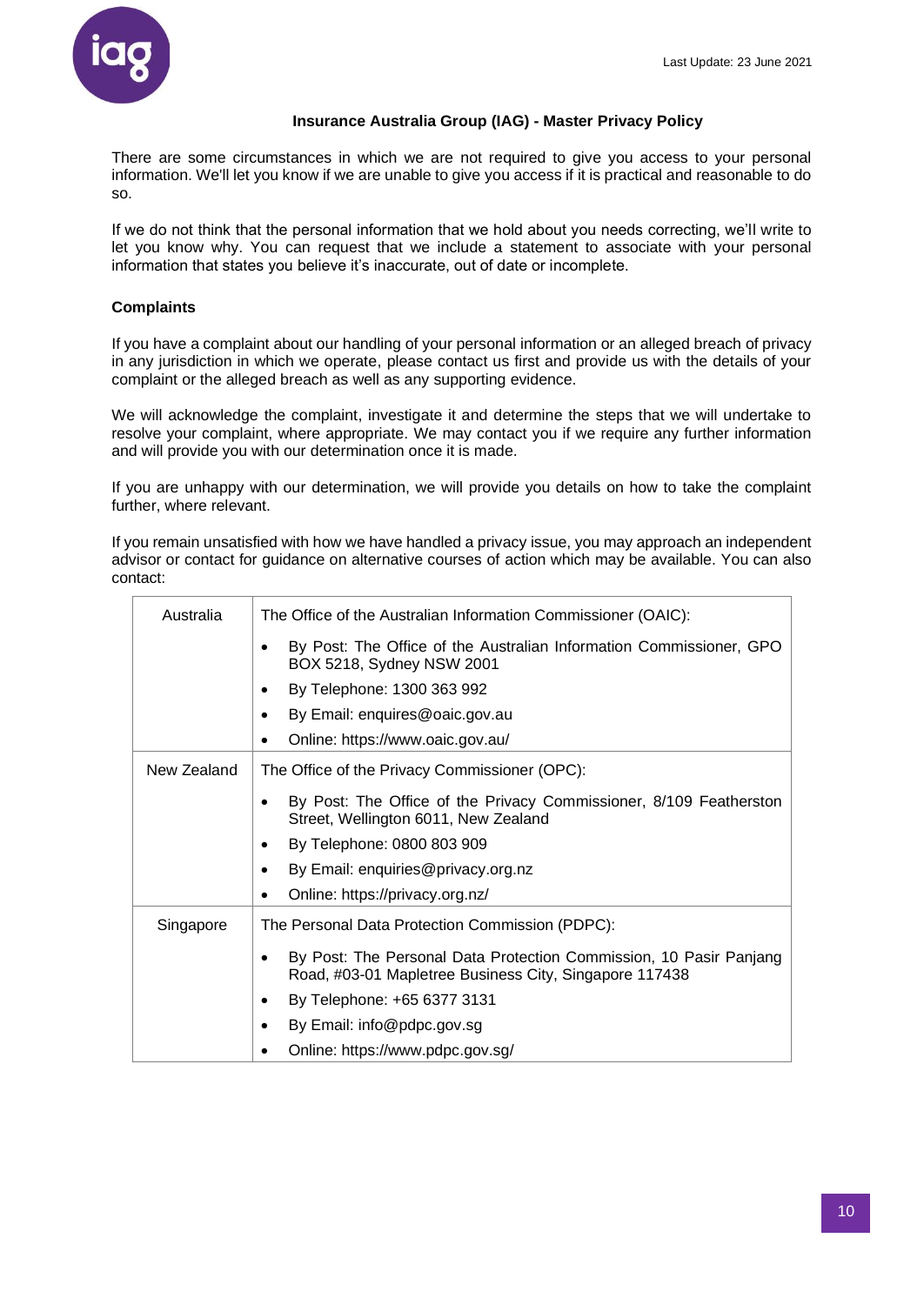

# <span id="page-10-0"></span>**APPENDIX A – OUR BUSINESSES:**

| <b>Our Businesses</b>                                                                                       |                                   |  |  |  |
|-------------------------------------------------------------------------------------------------------------|-----------------------------------|--|--|--|
| <b>NRMA Insurance</b>                                                                                       | <b>Vehicle Repairhub</b>          |  |  |  |
| <b>SGIO</b>                                                                                                 | NTI                               |  |  |  |
| <b>SGIC</b>                                                                                                 | Dynamiq                           |  |  |  |
| <b>Insurance Australia Limited (Previously</b><br><b>Berkshire Hathaway Specialty Insurance</b><br>Company) | <b>AMI</b>                        |  |  |  |
| Coles Insurance (by IAL)                                                                                    | <b>Lantern Insurance</b>          |  |  |  |
| <b>CGU Insurance</b>                                                                                        | <b>Lumley NZ</b>                  |  |  |  |
| <b>RACV Insurance (by IMA)</b>                                                                              | <b>NAC</b>                        |  |  |  |
| <b>Swann Insurance</b>                                                                                      | NZI                               |  |  |  |
| <b>WFI Insurance</b>                                                                                        | <b>State Insurance</b>            |  |  |  |
| <b>Strata Unit Underwriters (SUU)</b>                                                                       | <b>Swann Insurance (NZ)</b>       |  |  |  |
| <b>Lumley Special Vehicles (LSV)</b>                                                                        | <b>Firemark Labs (by IAG)</b>     |  |  |  |
| Poncho Insurance (by IAL)                                                                                   | <b>Firemark Ventures (by IAG)</b> |  |  |  |
| <b>ShareCover (by IAL)</b>                                                                                  |                                   |  |  |  |
| Insurance4That (by IAL)                                                                                     |                                   |  |  |  |
| Mums & Co (AssureMe Pty Limited)                                                                            |                                   |  |  |  |
| <b>MotorServe</b>                                                                                           |                                   |  |  |  |
| <b>CarBar</b>                                                                                               |                                   |  |  |  |
| <b>Safer Journeys (by IAL)</b>                                                                              |                                   |  |  |  |
| <b>Ambiata</b>                                                                                              |                                   |  |  |  |
| <b>IAL Life Insurance (by NRMA)</b>                                                                         |                                   |  |  |  |